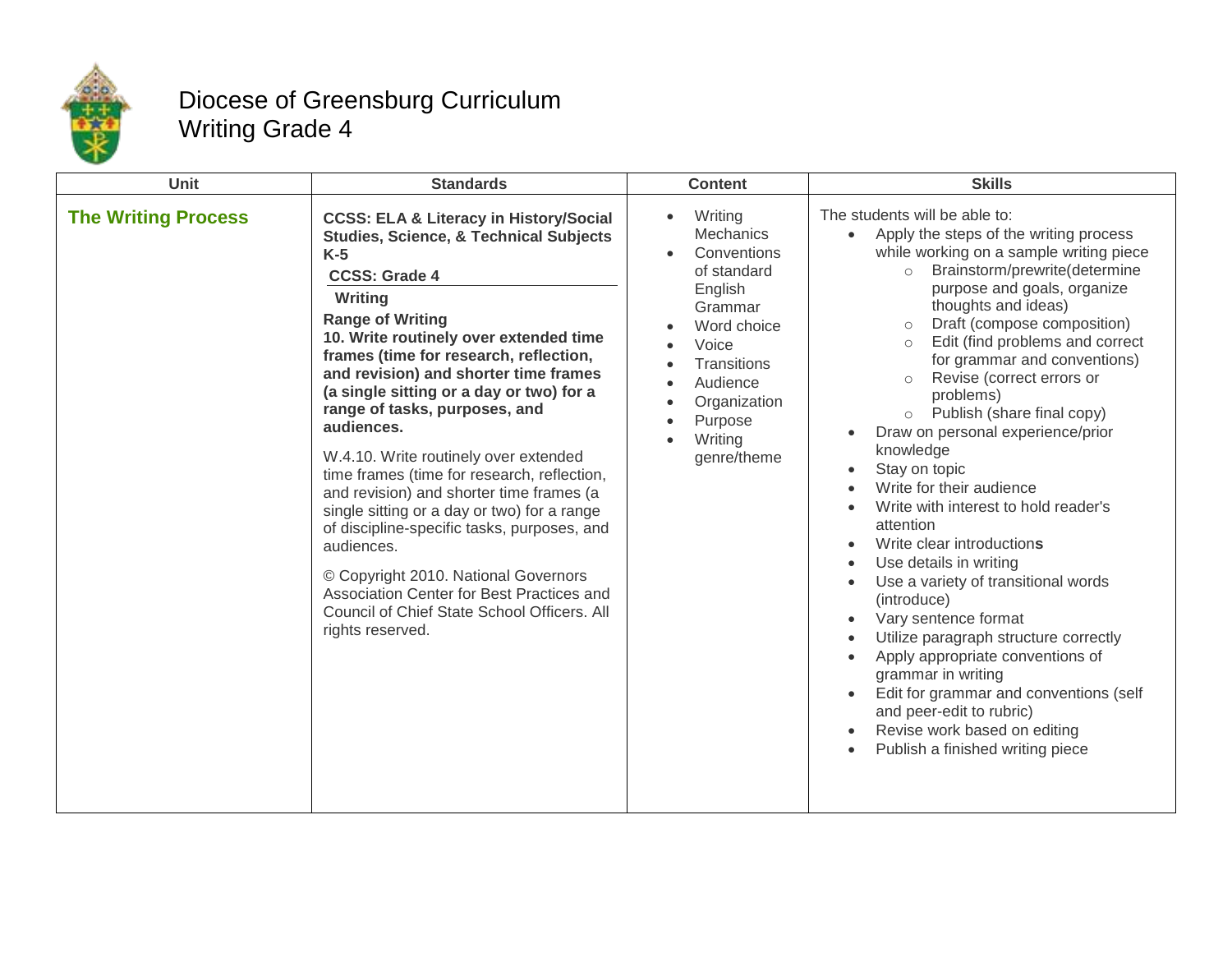| <b>Unit</b>            | <b>Standards</b>                                                                                                                                                                                                                                                                                                                                                                                                                                                                                                                                                                                                                                                                                                                                                                                                                                                                                                                                                                                                                                                                                                                                                                                                                                                                                                                                                                                                                      | <b>Content</b>                                                                                                                                                                                                    | <b>Skills</b>                                                                                                                                                                                                                                                                                                                                                                                                                                                                                                                                                     |
|------------------------|---------------------------------------------------------------------------------------------------------------------------------------------------------------------------------------------------------------------------------------------------------------------------------------------------------------------------------------------------------------------------------------------------------------------------------------------------------------------------------------------------------------------------------------------------------------------------------------------------------------------------------------------------------------------------------------------------------------------------------------------------------------------------------------------------------------------------------------------------------------------------------------------------------------------------------------------------------------------------------------------------------------------------------------------------------------------------------------------------------------------------------------------------------------------------------------------------------------------------------------------------------------------------------------------------------------------------------------------------------------------------------------------------------------------------------------|-------------------------------------------------------------------------------------------------------------------------------------------------------------------------------------------------------------------|-------------------------------------------------------------------------------------------------------------------------------------------------------------------------------------------------------------------------------------------------------------------------------------------------------------------------------------------------------------------------------------------------------------------------------------------------------------------------------------------------------------------------------------------------------------------|
| <b>Respond to Text</b> | <b>CCSS: ELA &amp; Literacy in History/Social</b><br><b>Studies, Science, &amp; Technical Subjects</b><br>$K-5$<br><b>CCSS: Grade 4</b><br><b>Reading: Literature</b><br>9. Analyze how two or more texts<br>address similar themes or topics in<br>order to build knowledge or to<br>compare the approaches the authors<br>take.<br>RL.4.9. Compare and contrast the<br>treatment of similar themes and topics<br>(e.g., opposition of good and evil) and<br>patterns of events (e.g., the quest) in<br>stories, myths, and traditional literature<br>from different cultures.<br><b>Reading: Informational Text</b><br><b>Key Ideas and Details</b><br>1. Read closely to determine what the<br>text says explicitly and to make logical<br>inferences from it; cite specific textual<br>evidence when writing or speaking to<br>support conclusions drawn from the<br>text.<br>RI.4.1. Refer to details and examples in a<br>text when explaining what the text says<br>explicitly and when drawing inferences<br>from the text.<br><b>Writing</b><br>9. Draw evidence from literary or<br>informational texts to support analysis,<br>reflection, and research.<br>W.4.9b. Apply grade 4 Reading standards<br>to informational texts (e.g., "Explain how<br>an author uses reasons and evidence to<br>support particular points in a text").<br>© Copyright 2010. National Governors<br>Association Center for Best Practices and | Writing<br>$\bullet$<br><b>Mechanics</b><br>Conventions<br>of standard<br>English<br>Grammar<br>Word choice<br>Voice<br>Transitions<br>Audience<br>Organization<br>Purpose<br>Writing<br>$\bullet$<br>genre/theme | The students will be able to:<br>Restate the question<br>$\bullet$<br>Use details to support written work<br>Keep information and ideas relevant to<br>topic<br>Make logical transitions<br>Write clear introduction and conclusion<br>Write to get the attention of the audience<br>Edit for grammar and conventions<br>Vary sentence format<br>Establish a purpose for writing<br>Use precise vocabulary<br>$\bullet$<br>Draw on personal experience<br>$\bullet$<br>Begin to use consistent verb tense<br>Research and find evidence to support<br>their topic |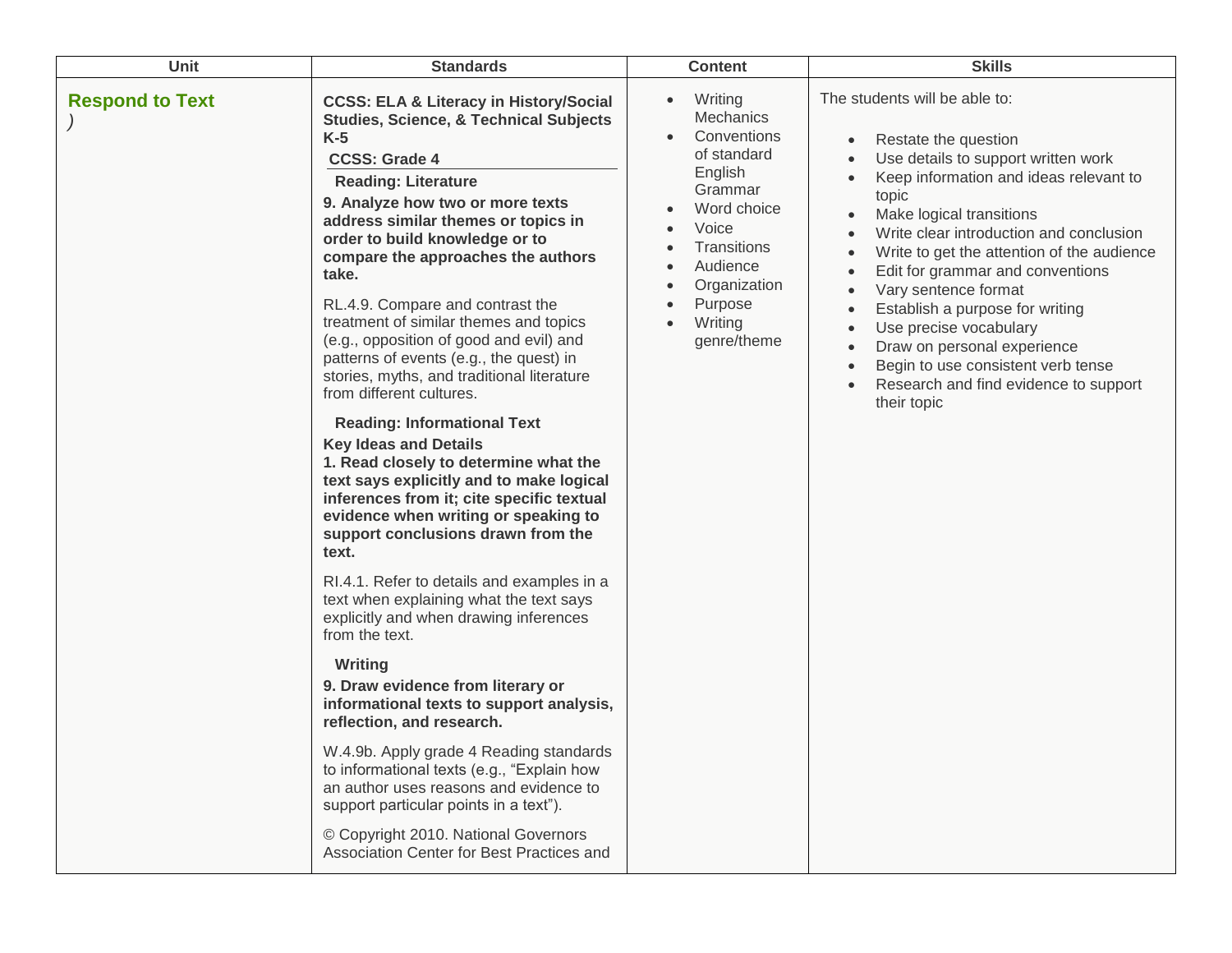| <b>Unit</b>      | <b>Standards</b>                                                                                                                                                                                                                                                                                                                                                                                                                                                                                                                                                                                                                                                                                                                                                                                                                                                                                                                                                                                                                                                                                                                                                                                                                                                        | <b>Content</b>                                                                                                                                                                                                                                                      | <b>Skills</b>                                                                                                                                                                                                                                                                                                                                                                                                                                                                                                                                                                                                                                                                                                                                                                                                                                                                                                                            |
|------------------|-------------------------------------------------------------------------------------------------------------------------------------------------------------------------------------------------------------------------------------------------------------------------------------------------------------------------------------------------------------------------------------------------------------------------------------------------------------------------------------------------------------------------------------------------------------------------------------------------------------------------------------------------------------------------------------------------------------------------------------------------------------------------------------------------------------------------------------------------------------------------------------------------------------------------------------------------------------------------------------------------------------------------------------------------------------------------------------------------------------------------------------------------------------------------------------------------------------------------------------------------------------------------|---------------------------------------------------------------------------------------------------------------------------------------------------------------------------------------------------------------------------------------------------------------------|------------------------------------------------------------------------------------------------------------------------------------------------------------------------------------------------------------------------------------------------------------------------------------------------------------------------------------------------------------------------------------------------------------------------------------------------------------------------------------------------------------------------------------------------------------------------------------------------------------------------------------------------------------------------------------------------------------------------------------------------------------------------------------------------------------------------------------------------------------------------------------------------------------------------------------------|
|                  | Council of Chief State School Officers. All<br>rights reserved.                                                                                                                                                                                                                                                                                                                                                                                                                                                                                                                                                                                                                                                                                                                                                                                                                                                                                                                                                                                                                                                                                                                                                                                                         |                                                                                                                                                                                                                                                                     |                                                                                                                                                                                                                                                                                                                                                                                                                                                                                                                                                                                                                                                                                                                                                                                                                                                                                                                                          |
| <b>Narrative</b> | <b>CCSS: ELA &amp; Literacy in History/Social</b><br><b>Studies, Science, &amp; Technical Subjects</b><br>$K-5$<br><b>CCSS: Grade 4</b><br>Writing<br>3. Write narratives to develop real or<br>imagined experiences or events using<br>effective technique, well-chosen<br>details, and well-structured event<br>sequences.<br>W.4.3. Write narratives to develop real or<br>imagined experiences or events using<br>effective technique, descriptive details,<br>and clear event sequences.<br>W.4.3a. Orient the reader by establishing<br>a situation and introducing a narrator<br>and/or characters; organize an event<br>sequence that unfolds naturally.<br>W.4.3b. Use dialogue and description to<br>develop experiences and events or show<br>the responses of characters to situations.<br>W.4.3c. Use a variety of transitional words<br>and phrases to manage the sequence of<br>events.<br>W.4.3d. Use concrete words and phrases<br>and sensory details to convey<br>experiences and events precisely.<br>W.4.3e. Provide a conclusion that follows<br>from the narrated experiences or events.<br>© Copyright 2010. National Governors<br>Association Center for Best Practices and<br>Council of Chief State School Officers. All<br>rights reserved. | Narrative<br>writing<br>Writing<br><b>Mechanics</b><br>Conventions<br>of standard<br>English<br>Grammar<br>Word choice<br>Voice<br>Transitions<br>Audience<br>$\bullet$<br>Organization<br>$\bullet$<br>Purpose<br>$\bullet$<br>Writing<br>$\bullet$<br>genre/theme | The students will be able to:<br>Create a narrative writing piece<br>$\bullet$<br>Keep information and ideas relevant to<br>$\bullet$<br>topic<br>Use multiple paragraphs correctly<br>$\bullet$<br>Make logical transitions/order<br>$\bullet$<br>Write clear introduction and conclusion<br>$\bullet$<br>write to get the attention of the audience<br>$\bullet$<br>Maintain voice or tone<br>$\bullet$<br>Edit for grammar and conventions<br>$\bullet$<br>Self-edit with a rubric<br>$\bullet$<br>Peer-edit with a rubric<br>$\bullet$<br>Revise work based on editing<br>$\bullet$<br>Vary sentence format<br>$\bullet$<br>Establish a purpose for writing<br>$\bullet$<br>Draw on personal experience<br>$\bullet$<br>Begin to use consistent tense<br>$\bullet$<br>Incorporate figurative language<br>$\bullet$<br>Use "Show Don't Tell" strategies<br>$\bullet$<br>Experiment with different forms of<br>$\bullet$<br>narratives |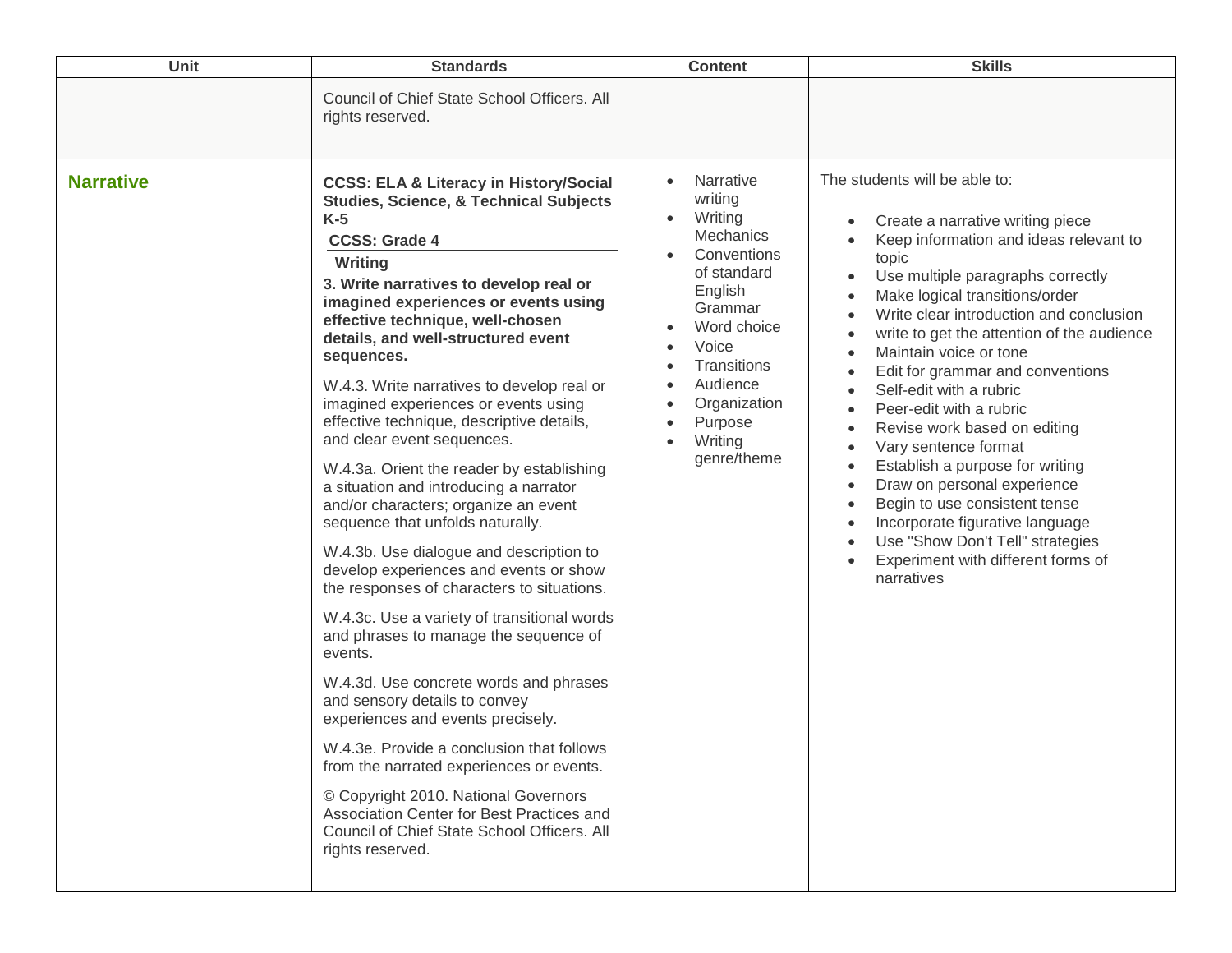| <b>Unit</b>     | <b>Standards</b>                                                                                                                                                                                                                                                                                                                                                                                                                                                                                                                                                                                                                                                                                                                                                                                                                                                                                                                                                                                                                                                                                                                                                                                                                                                                                                                                                                                                                | <b>Content</b>                                                                                                                                                                                                                                              | <b>Skills</b>                                                                                                                                                                                                                                                                                                                                                                                                                                                                                                                                                                                                                                                                                                                                                                                                                 |
|-----------------|---------------------------------------------------------------------------------------------------------------------------------------------------------------------------------------------------------------------------------------------------------------------------------------------------------------------------------------------------------------------------------------------------------------------------------------------------------------------------------------------------------------------------------------------------------------------------------------------------------------------------------------------------------------------------------------------------------------------------------------------------------------------------------------------------------------------------------------------------------------------------------------------------------------------------------------------------------------------------------------------------------------------------------------------------------------------------------------------------------------------------------------------------------------------------------------------------------------------------------------------------------------------------------------------------------------------------------------------------------------------------------------------------------------------------------|-------------------------------------------------------------------------------------------------------------------------------------------------------------------------------------------------------------------------------------------------------------|-------------------------------------------------------------------------------------------------------------------------------------------------------------------------------------------------------------------------------------------------------------------------------------------------------------------------------------------------------------------------------------------------------------------------------------------------------------------------------------------------------------------------------------------------------------------------------------------------------------------------------------------------------------------------------------------------------------------------------------------------------------------------------------------------------------------------------|
| <b>Research</b> | <b>CCSS: ELA &amp; Literacy in History/Social</b><br><b>Studies, Science, &amp; Technical Subjects</b><br>$K-5$<br><b>CCSS: Grade 4</b><br>Writing<br><b>Research to Build and Present</b><br>Knowledge<br>7. Conduct short as well as more<br>sustained research projects based on<br>focused questions, demonstrating<br>understanding of the subject under<br>investigation.<br>W.4.7. Conduct short research projects<br>that build knowledge through investigation<br>of different aspects of a topic.<br>9. Draw evidence from literary or<br>informational texts to support analysis,<br>reflection, and research.<br>W.4.9. Draw evidence from literary or<br>informational texts to support analysis,<br>reflection, and research.<br>W.4.9a. Apply grade 4 Reading standards<br>to literature (e.g., "Describe in depth a<br>character, setting, or event in a story or<br>drama, drawing on specific details in the<br>text [e.g., a character's thoughts, words,<br>or actions].").<br>W.4.9b. Apply grade 4 Reading standards<br>to informational texts (e.g., "Explain how<br>an author uses reasons and evidence to<br>support particular points in a text").<br><b>Range of Writing</b><br>10. Write routinely over extended time<br>frames (time for research, reflection,<br>and revision) and shorter time frames<br>(a single sitting or a day or two) for a<br>range of tasks, purposes, and<br>audiences. | Research<br>reports<br>Writing<br>$\bullet$<br>Mechanics<br>Conventions<br>of standard<br>English<br>Grammar<br>Word choice<br>Voice<br>Transitions<br>Audience<br>Organization<br>$\bullet$<br>Purpose<br>$\bullet$<br>Writing<br>$\bullet$<br>genre/theme | The students will be able to:<br>Write a research report<br>Keep information and ideas relevant to<br>$\bullet$<br>topic<br>Use multiple paragraphs correctly<br>$\bullet$<br>Make logical transitions/order<br>Write clear introduction and conclusion<br>$\bullet$<br>Write to get the attention of the audience<br>Maintain voice or tone<br>$\bullet$<br>Edit for grammar and conventions<br>$\bullet$<br>Self-edit with a rubric<br>$\bullet$<br>Peer-edit with a rubric<br>Revise work based on editing<br>Vary sentence format<br>$\bullet$<br>Establish a purpose for writing<br>$\bullet$<br>Draw on personal experience<br>$\bullet$<br>Begin to use consistent verb tense<br>$\bullet$<br>Research and find evidence to support<br>$\bullet$<br>their topic<br>Do a basic source citation (title, author,<br>year) |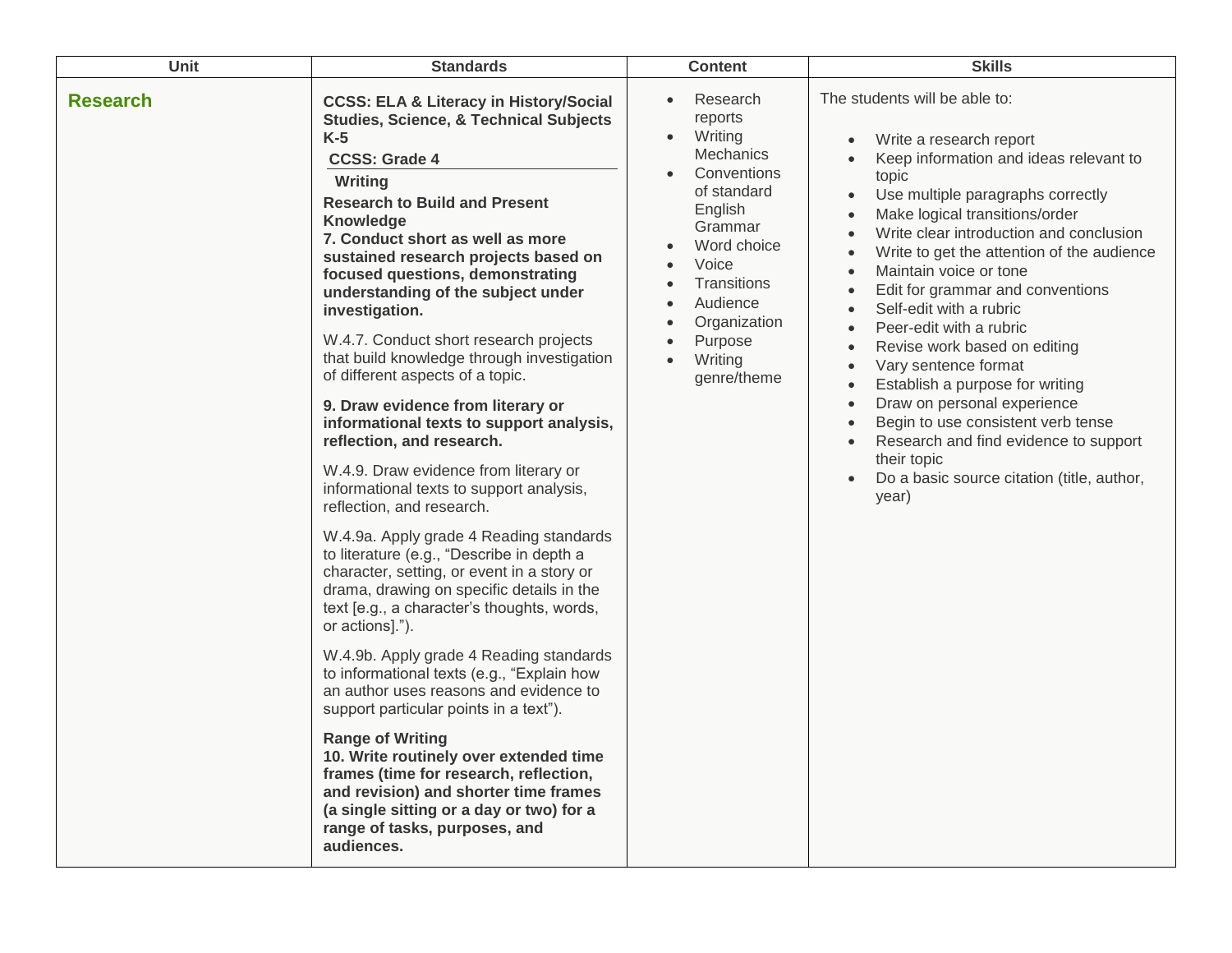| Unit                                           | <b>Standards</b>                                                                                                                                                                                                                                                                                                                                                                                                                                                                                                                                                                                                                                                                                                                                                                                                                                                                                                                                                                          | <b>Content</b>                                                                                                                                                                                                                             | <b>Skills</b>                                                                                                                                                                                                                                                                                                                                                                                                                                                                                                                                                                                                                                                                                                                                                                                                         |
|------------------------------------------------|-------------------------------------------------------------------------------------------------------------------------------------------------------------------------------------------------------------------------------------------------------------------------------------------------------------------------------------------------------------------------------------------------------------------------------------------------------------------------------------------------------------------------------------------------------------------------------------------------------------------------------------------------------------------------------------------------------------------------------------------------------------------------------------------------------------------------------------------------------------------------------------------------------------------------------------------------------------------------------------------|--------------------------------------------------------------------------------------------------------------------------------------------------------------------------------------------------------------------------------------------|-----------------------------------------------------------------------------------------------------------------------------------------------------------------------------------------------------------------------------------------------------------------------------------------------------------------------------------------------------------------------------------------------------------------------------------------------------------------------------------------------------------------------------------------------------------------------------------------------------------------------------------------------------------------------------------------------------------------------------------------------------------------------------------------------------------------------|
|                                                | W.4.10. Write routinely over extended<br>time frames (time for research, reflection,<br>and revision) and shorter time frames (a<br>single sitting or a day or two) for a range<br>of discipline-specific tasks, purposes, and<br>audiences.<br>© Copyright 2010. National Governors<br>Association Center for Best Practices and<br>Council of Chief State School Officers. All<br>rights reserved.                                                                                                                                                                                                                                                                                                                                                                                                                                                                                                                                                                                      |                                                                                                                                                                                                                                            |                                                                                                                                                                                                                                                                                                                                                                                                                                                                                                                                                                                                                                                                                                                                                                                                                       |
| <b>Expository</b><br>(Informative/Explanatory) | <b>CCSS: ELA &amp; Literacy in History/Social</b><br><b>Studies, Science, &amp; Technical Subjects</b><br>$K-5$<br><b>CCSS: Grade 4</b><br>Writing<br>2. Write informative/explanatory texts<br>to examine and convey complex ideas<br>and information clearly and accurately<br>through the effective selection,<br>organization, and analysis of content.<br>W.4.2. Write informative/explanatory texts<br>to examine a topic and convey ideas and<br>information clearly.<br>W.4.2a. Introduce a topic clearly and<br>group related information in paragraphs<br>and sections; include formatting (e.g.,<br>headings), illustrations, and multimedia<br>when useful to aiding comprehension.<br>W.4.2b. Develop the topic with facts,<br>definitions, concrete details, quotations, or<br>other information and examples related to<br>the topic.<br>W.4.2c. Link ideas within categories of<br>information using words and phrases<br>(e.g., another, for example, also,<br>because). | Expository<br>$\bullet$<br>writing<br>Writing<br>$\bullet$<br><b>Mechanics</b><br>Conventions<br>of standard<br>English<br>Grammar<br>Word choice<br>Voice<br>Transitions<br>Audience<br>Organization<br>Purpose<br>Writing<br>genre/theme | The students will be able to:<br>Create an informative writing piece<br>Keep information and ideas relevant to<br>topic<br>Use multiple paragraphs correctly<br>Make logical transitions/order<br>Write clear introduction and conclusion<br>Write to get the attention of the audience<br>Maintain voice or tone<br>Edit for grammar and conventions<br>Self-edit with a rubric<br>$\bullet$<br>Peer-edit with a rubric<br>Revise work based on editing<br>Vary sentence format<br>Establish a purpose for writing<br>Draw on personal experience when<br>creating a writing piece<br>Begin to use consistent tense<br>Compare and contrast a topic<br>Explain the effects of a given cause<br>Write the cause of given effects<br>Use data to enhance their writing<br>Use precise vocabulary<br>Use text reference |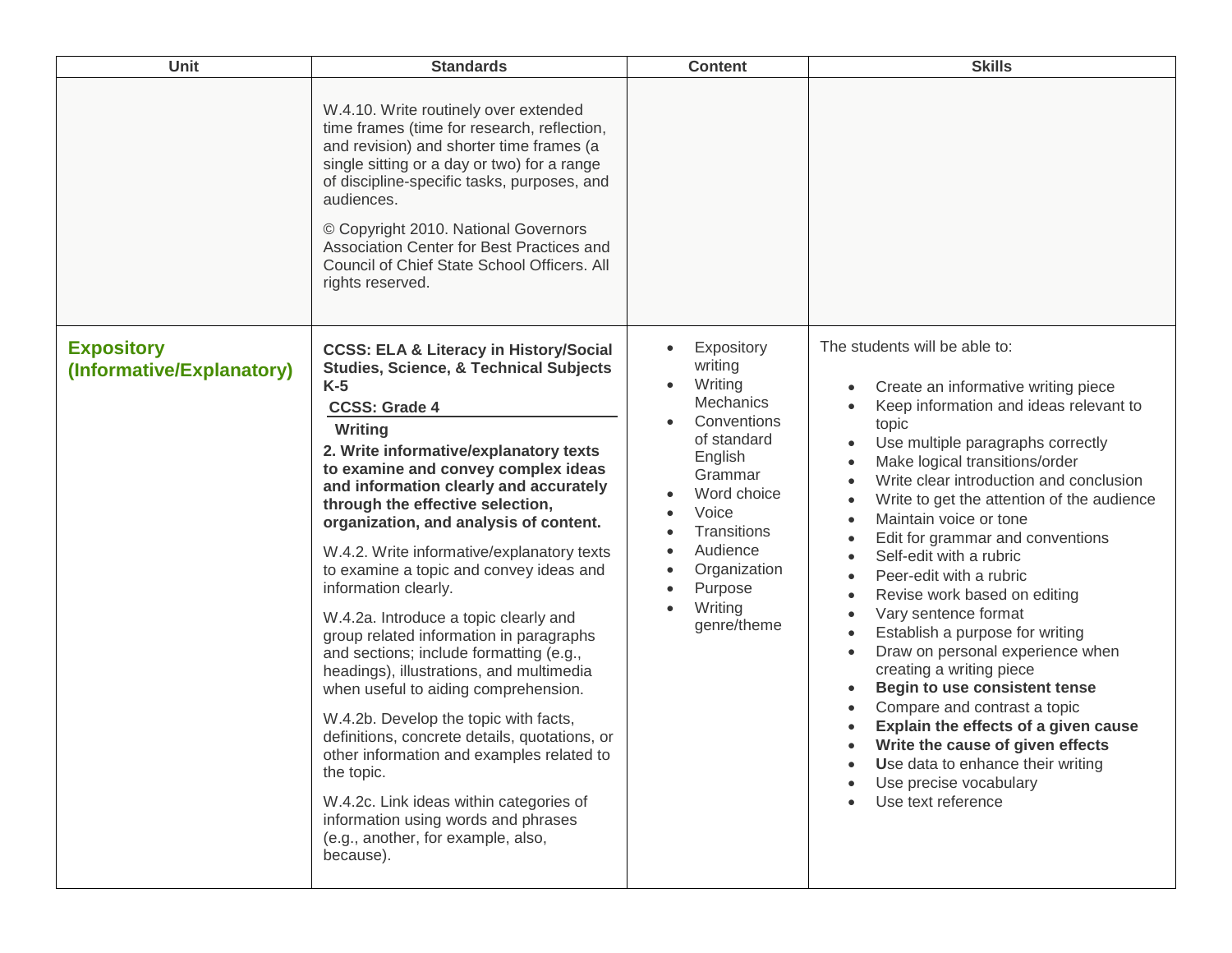| Unit                                             | <b>Standards</b>                                                                                                                                                                                                                                                                                                                                 | <b>Content</b>                                                                                                 | <b>Skills</b>                                                                                                                                                                                                                                                                                                                                          |
|--------------------------------------------------|--------------------------------------------------------------------------------------------------------------------------------------------------------------------------------------------------------------------------------------------------------------------------------------------------------------------------------------------------|----------------------------------------------------------------------------------------------------------------|--------------------------------------------------------------------------------------------------------------------------------------------------------------------------------------------------------------------------------------------------------------------------------------------------------------------------------------------------------|
|                                                  | W.4.2d. Use precise language and<br>domain-specific vocabulary to inform<br>about or explain the topic.<br>W.4.2e. Provide a concluding statement<br>or section related to the information or<br>explanation presented.                                                                                                                          |                                                                                                                |                                                                                                                                                                                                                                                                                                                                                        |
|                                                  | <b>CCSS: English Language Arts 6-12</b><br><b>CCSS: Grade 6</b><br>Writing<br>2. Write informative/explanatory texts<br>to examine and convey complex ideas<br>and information clearly and accurately<br>through the effective selection,<br>organization, and analysis of content.                                                              |                                                                                                                |                                                                                                                                                                                                                                                                                                                                                        |
|                                                  | W.6.2a. Introduce a topic; organize ideas,<br>concepts, and information, using<br>strategies such as definition,<br>classification, comparison/contrast, and<br>cause/effect; include formatting (e.g.,<br>headings), graphics (e.g., charts, tables),<br>and multimedia when useful to aiding<br>comprehension.                                 |                                                                                                                |                                                                                                                                                                                                                                                                                                                                                        |
|                                                  | © Copyright 2010. National Governors<br>Association Center for Best Practices and<br>Council of Chief State School Officers. All<br>rights reserved.                                                                                                                                                                                             |                                                                                                                |                                                                                                                                                                                                                                                                                                                                                        |
| <b>Persuasive (Opinion,</b><br><b>Argument</b> ) | <b>CCSS: ELA &amp; Literacy in History/Social</b><br><b>Studies, Science, &amp; Technical Subjects</b><br>$K-5$<br><b>CCSS: Grade 4</b><br>Writing<br><b>Text Types and Purposes</b><br>1. Write arguments to support claims<br>in an analysis of substantive topics or<br>texts, using valid reasoning and<br>relevant and sufficient evidence. | Persuasive<br>writing<br>Writing<br>$\bullet$<br>Mechanics<br>Conventions<br>of standard<br>English<br>Grammar | The students will be able to:<br>Create a persuasive writing piece<br>$\bullet$<br>Keep information and ideas relevant to<br>topic<br>Use multiple paragraphs correctly<br>Make logical transitions/order<br>Write clear introduction and conclusion<br>Write to get the attention of the audience<br>$\bullet$<br>Maintain voice or tone<br>$\bullet$ |